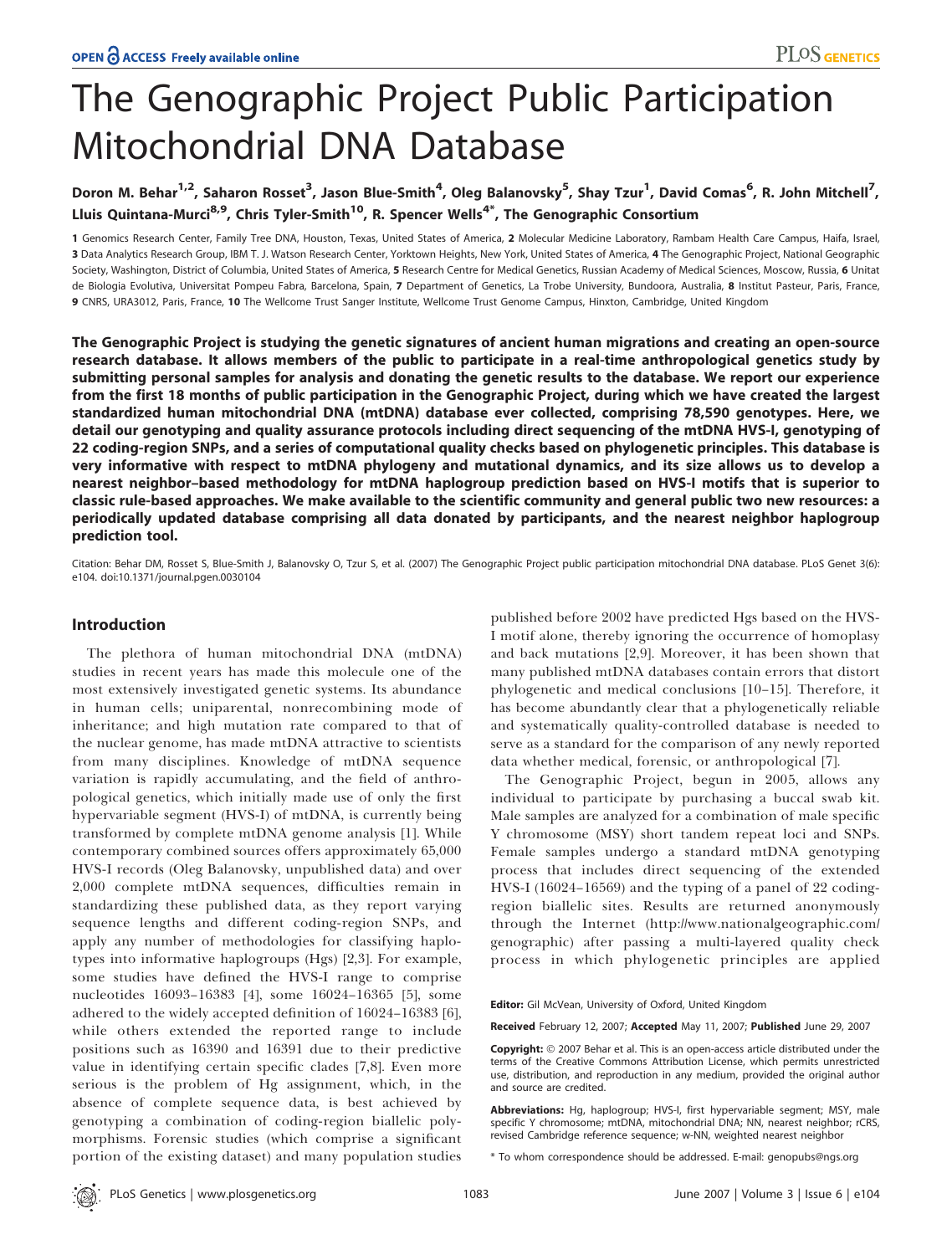## Author Summary

The Genographic Project was launched in 2005 to address anthropological questions on a global scale using genetics as a tool. Samples are collected in two ways. First, the project comprises a consortium of ten scientific teams from around the world united by a core ethical and scientific framework that is responsible for sample collection and analysis in their respective region. Second, the project promotes public participation in countries around the world and anyone can participate by purchasing a participation kit (Video S1). The mitochondrial DNA (mtDNA), typed in female participants, is inherited from the mother without recombining, being particularly informative with respect to maternal ancestry. Over the first 18 months of public participation in the project we have built up the largest to date database of mtDNA variants, containing 78,590 entries from around the world. Here, we describe the procedures used to generate, manage, and analyze the genetic data, and the first insights from them. We can understand new aspects of the structure of the mtDNA tree and develop much better ways of classifying mtDNA. We therefore now release this dataset and the new methods we have developed, and will continue to update them as more people join the Genographic Project.

throughout, and which is supported by a specialized laboratory information management system. HVS-I haplotypes are reported based on the direct sequencing results. Hgs are defined by a combined use of the 22-SNP panel results and the HVS-I haplotypes. Following successful typing and reporting of the genotyping results, each participant may elect to donate his or her anonymous genotyping results to Genographic's research database. The magnitude of the project and its worldwide scale offer a unique opportunity to create a large, rapidly expanding, standardized database of HVS-I haplotypes and corresponding coding-region SNPs. Here, we report our experience from genotyping 78,590 public participants' mtDNAs during the first 18 months of the project. First, we describe our genotyping process and quality check measures and our considerations in designing them. Second, we report the unique insights that the standardized database supports with respect to estimation of the frequencies of transversions, transitions, heteroplasmies, indels, back mutations, and homoplasy occurring in both the HVS-I and the coding-region biallelic sites. Third, we present a new nearest neighbor (NN) –based methodology developed for Hg labeling, suggest it as an Hg prediction tool for validation of both new and previously reported databases, and demonstrate its superior performance over rule-based approaches, given a sufficiently large reference database. Finally, we make available to the scientific community and general public two new resources: a database (which will be periodically updated) containing the data donated by participants as an open source research database, and the NN analytical tool, which allows the comparison of any comparable data to the entire expanding Genographic dataset for quality control and predictive purposes.

## Results

A total of 78,590 mtDNA samples were analyzed, of which 41,552; 5,046; 15,021; and 16,971, respectively, were genotyped with a panel of 10, 20, 21, and 22 SNPs. We excluded from our analysis samples in which the SNP genotyping result Table 1. Genotyping Parameters of the Reference Database

| <b>Methodology</b>    | Result                                      | <b>Proportion</b> |
|-----------------------|---------------------------------------------|-------------------|
|                       |                                             |                   |
| Sequencing            | Samples containing polymorphism T16189C     | 13.9%             |
|                       | Available bidirectional sequencing (16189T) | 99.4%             |
|                       | Available forward sequencing (16189T)       | 99.7%             |
|                       | Available backward sequencing (16189T)      | 99.7%             |
| <b>SNP</b> genotyping | Overall successful Hg labeling              | 98.5%             |
|                       | Complete panel of 22 SNPs available         | 83.2%             |
|                       | Panel labeled with a Hq                     | 94.7%             |
|                       | Panel labeled inconsistent                  | 3.2%              |
|                       | Panel labeled uninformative                 | 2.1%              |
|                       |                                             |                   |

doi:10.1371/journal.pgen.0030104.t001

was summarized as ''uninformative'' and heteroplasmic positions. Therefore, we consider three different versions of the database: (1) The entire database: 76,638 samples. (2) The reference database made up of the subset of samples genotyped with the panel of 22 SNPs, currently comprising 16,609 samples. This reference database is expanding, as all new samples are genotyped with these 22 SNPs. (3) The *consented* database, released to the public with the participants' consent. So far, data from 21,141 samples (7,174 of which belong to the reference database) have been donated to the scientific community and are reported in Dataset S1 (for future updates of the database please see: http://www. nationalgeographic.com/genographic). Analyses using complete haplotype information are restricted to this dataset. The database presents the following information about each sample: a sequential serial number (different from the anonymous Genographic participant ID number), the number of SNPs genotyped, results of all genotyped SNPs, the Hg inferred from the SNP genotyping, the final Hg assigned in the current study, and the HVS-I haplotype.

#### Genotyping Parameters

The genotyping parameters associated with the reference database are presented in Table 1. The overall first pass genotyping success rate for the entire process including DNA extraction, sequencing, and SNP genotyping was 98.5%. The average time needed to complete the first genotyping attempt was 31 days. All samples were attempted with bidirectional sequencing, but 13.9% contained the transition T16189C, which blocks the sequencing reaction beyond this position, and these provided data from only one strand. Of the remaining 86.1% reported samples, forward, backward, and bidirectional sequencing were successful in 99.7%, 99.7%, and 99.4% of the samples, respectively. The alternative forward sequencing primer (Table S1) was used once, while the use of an alternative reverse sequencing primer was mandated in approximately 0.15% of the samples. A total of 83.2% of the samples was successfully genotyped for the complete panel of 22 SNPs. The success rate of inferring an Hg by this SNP panel was 94.7%, while 3.2% and 2.1% of the samples were labeled as inconsistent or uninformative, respectively. The total number of samples from project inception in which post-DNA-extraction sample mix-up was suspected due to clear nonconcordance between Hg labeling, as suggested by the HVS-I motif and the SNP genotyping, was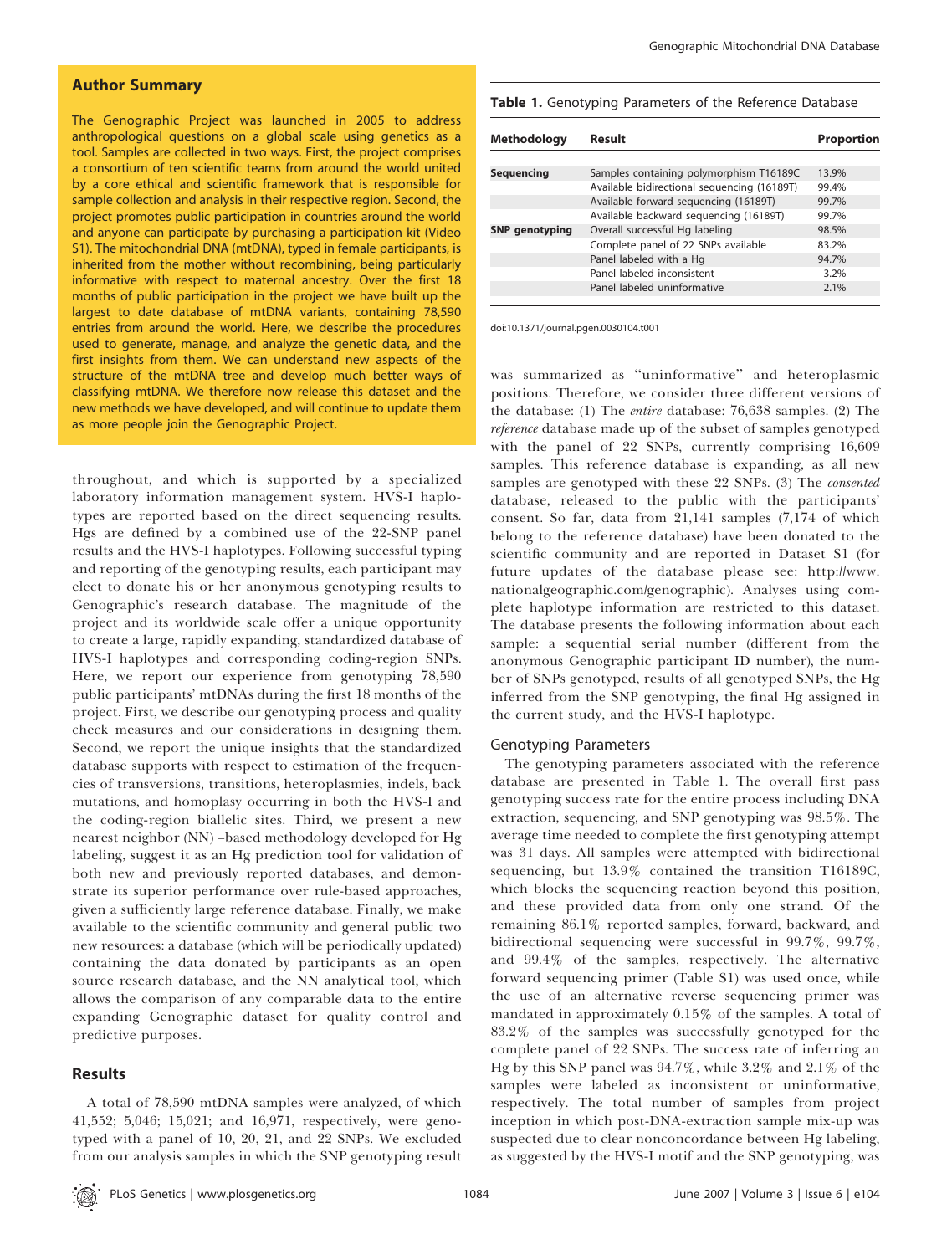# Table 2. Hg Frequencies

| Hg by SNPs         | <b>Final Hg</b>               | <b>Entire</b><br><b>Database</b> | Reference<br><b>Database</b> | Consented<br>Data   | <b>Consented</b><br>Data (22 SNPs) |
|--------------------|-------------------------------|----------------------------------|------------------------------|---------------------|------------------------------------|
| L <sub>0/1</sub>   | $LO*$                         | $\mathbf{1}$                     | $\mathbf 0$                  | $\mathsf{O}\xspace$ | $\mathbf 0$                        |
|                    | $L0a*$                        | 6                                | $\overline{2}$               | $\overline{2}$      | $\mathbf{1}$                       |
|                    | L0a1                          | 149                              | 49                           | 49                  | 21                                 |
|                    | L0a2                          | 46                               | 9                            | 13                  | 5                                  |
|                    | L0d                           | 11                               | $\overline{2}$               | $\mathbf{1}$        | $\mathbf 0$                        |
|                    | LOf                           | $\overline{1}$                   | $\mathbf{1}$                 | $\mathbf{1}$        | $\mathbf{1}$                       |
|                    | $L1*$                         | 62                               | 18                           | $17\,$              | $\sqrt{6}$                         |
|                    | L <sub>1</sub> b              | 343                              | 73                           | 107                 | 34                                 |
|                    | $L1c*$                        | 41                               | $\overline{3}$               | $\mathsf 9$         | $\mathbf{1}$                       |
|                    | L <sub>1</sub> c1             | 130                              | 23                           | 32                  | 10                                 |
|                    | L1c2                          | 118                              | 29                           | 35                  | 14                                 |
|                    | L <sub>1</sub> c <sub>3</sub> | 44                               | 12                           | 13                  | 8                                  |
| L0/L1 total        |                               | 952                              | 221                          | 279                 | 101                                |
| L2                 | $L2*$                         | 5                                | $\pmb{0}$                    | $\mathbf{1}$        | $\mathbf 0$                        |
|                    | L2a                           | 780                              | 194                          | 212                 | 80                                 |
|                    |                               |                                  |                              |                     |                                    |
|                    | L2b                           | 133                              | 39                           | 43                  | 16                                 |
|                    | L2c                           | 185                              | 39                           | 51                  | 22                                 |
|                    | L <sub>2</sub> d              | 47                               | 6                            | 14                  | $\overline{4}$                     |
|                    | $\mathsf{L}5$                 | $\mathbf{1}$                     | $\mathbf{1}$                 | $\mathbf 0$         | $\mathbf 0$                        |
| L2 total           |                               | 1,151                            | 279                          | 321                 | 122                                |
| L3*                | $L3*$                         | 141                              | 28                           | 46                  | 12                                 |
|                    | L3b                           | 183                              | 35                           | 46                  | 11                                 |
|                    | L3d                           | 241                              | 47                           | 66                  | 19                                 |
|                    | $L3e1*$                       | 117                              | 34                           | 34                  | 12                                 |
|                    | L3e1a                         | 40                               | $\,8\,$                      | $\sqrt{6}$          | $\mathbf{1}$                       |
|                    | L3e1b                         | 12                               | $\overline{4}$               | 5                   | $\overline{2}$                     |
|                    | $L3e2*$                       | 139                              | 23                           | 41                  | $\mathsf 9$                        |
|                    |                               |                                  |                              | 45                  | $10\,$                             |
|                    | L3e2b                         | 172                              | 30                           |                     |                                    |
|                    | L3e3                          | 100                              | 26                           | 24                  | $\overline{7}$                     |
|                    | L3e4                          | 30                               | 6                            | 10                  | $\overline{4}$                     |
|                    | L3f                           | 178                              | 33                           | 43                  | 12                                 |
|                    | L3g                           | 20                               | 5                            | 4                   | 3                                  |
| L3* total          |                               | 1,373                            | 279                          | 370                 | 102                                |
| M*                 | $\mathsf{M}^*$                | 1,025                            | 255                          | 290                 | 110                                |
|                    | M1                            | 98                               | 21                           | 39                  | 13                                 |
|                    | Ζ                             | 24                               | 6                            | $\overline{7}$      | $\overline{4}$                     |
| M* total           |                               | 1,147                            | 282                          | 336                 | 127                                |
| c                  | C                             | 825                              | 229                          | 228                 | 101                                |
| D                  | D                             | 651                              | 147                          | 193                 | 72                                 |
| N*                 | $N^*$                         | 225                              | 18                           | 40                  | 5                                  |
|                    | N <sub>9a</sub>               | 77                               | 18                           | 23                  | $\sqrt{6}$                         |
| N* total           |                               | 302                              | 36                           | 63                  | 11                                 |
| $N1*$              | $N1*$                         | 6                                | $\overline{2}$               | $\mathbf{1}$        | $\mathbf{1}$                       |
|                    | N1a                           |                                  | 29                           |                     | 19                                 |
|                    |                               | 160                              |                              | 59                  |                                    |
|                    | N <sub>1</sub> b              | 442                              | 106                          | 119                 | 42                                 |
|                    | N <sub>1</sub> c              | 57                               | 12                           | 18                  | 7                                  |
| N1* total          |                               | 665                              | 149                          | 197                 | 69                                 |
| L.                 | $\mathbf{I}$                  | 1,769                            | 421                          | 475                 | 170                                |
| W                  | ${\sf W}$                     | 1,252                            | 282                          | 407                 | 144                                |
| $\pmb{\mathsf{X}}$ | $\mathsf X$                   | 1,080                            | 237                          | 338                 | 111                                |
| A                  | $\mathsf A$                   | 1,413                            | 361                          | 373                 | 130                                |
| $R^*$              | $R^*$                         | 186                              | 26                           | 53                  | 13                                 |
|                    | $\mathsf{R}1$                 | $\,1\,$                          | $\mathbf{1}$                 | $\mathbf 0$         | $\mathbf 0$                        |
|                    | R <sub>2</sub>                | 9                                | $\overline{4}$               | $\mathbf{1}$        | $\mathbf{1}$                       |
|                    | $R5\,$                        | $\sqrt{ }$                       | $\sqrt{5}$                   | $\overline{2}$      | $\sqrt{2}$                         |
|                    | R6                            | 11                               | $\overline{2}$               | $\overline{4}$      | $\mathbf{1}$                       |
| R* total           |                               | 214                              | 38                           | 60                  | $17\,$                             |
| U*                 | $\mathsf{U}^*$                | 958                              | 186                          | 262                 | 89                                 |
|                    | U1                            | 22                               | $\sqrt{5}$                   | $11\,$              | $\overline{3}$                     |
|                    |                               |                                  |                              |                     |                                    |
|                    | U1a                           | 131                              | 25                           | 43                  | 14                                 |
|                    | U1b                           | $71$                             | 17                           | $18\,$              | $\sqrt{5}$                         |
|                    | U <sub>2</sub>                | 885                              | 195                          | 264                 | 92                                 |
|                    | U3                            | 437                              | 102                          | 143                 | $51\,$                             |
|                    | U <sub>4</sub>                | 1,669                            | 348                          | 460                 | 158                                |
|                    | U <sub>5</sub>                | 480                              | 110                          | 150                 | 59                                 |
|                    | U5a                           | 907                              | 196                          | 249                 | 83                                 |
|                    | U5a1                          | 667                              | 130                          | 183                 | 56                                 |
|                    | U5a1a                         | 2,168                            | 483                          | 600                 | 206                                |
|                    |                               |                                  |                              |                     |                                    |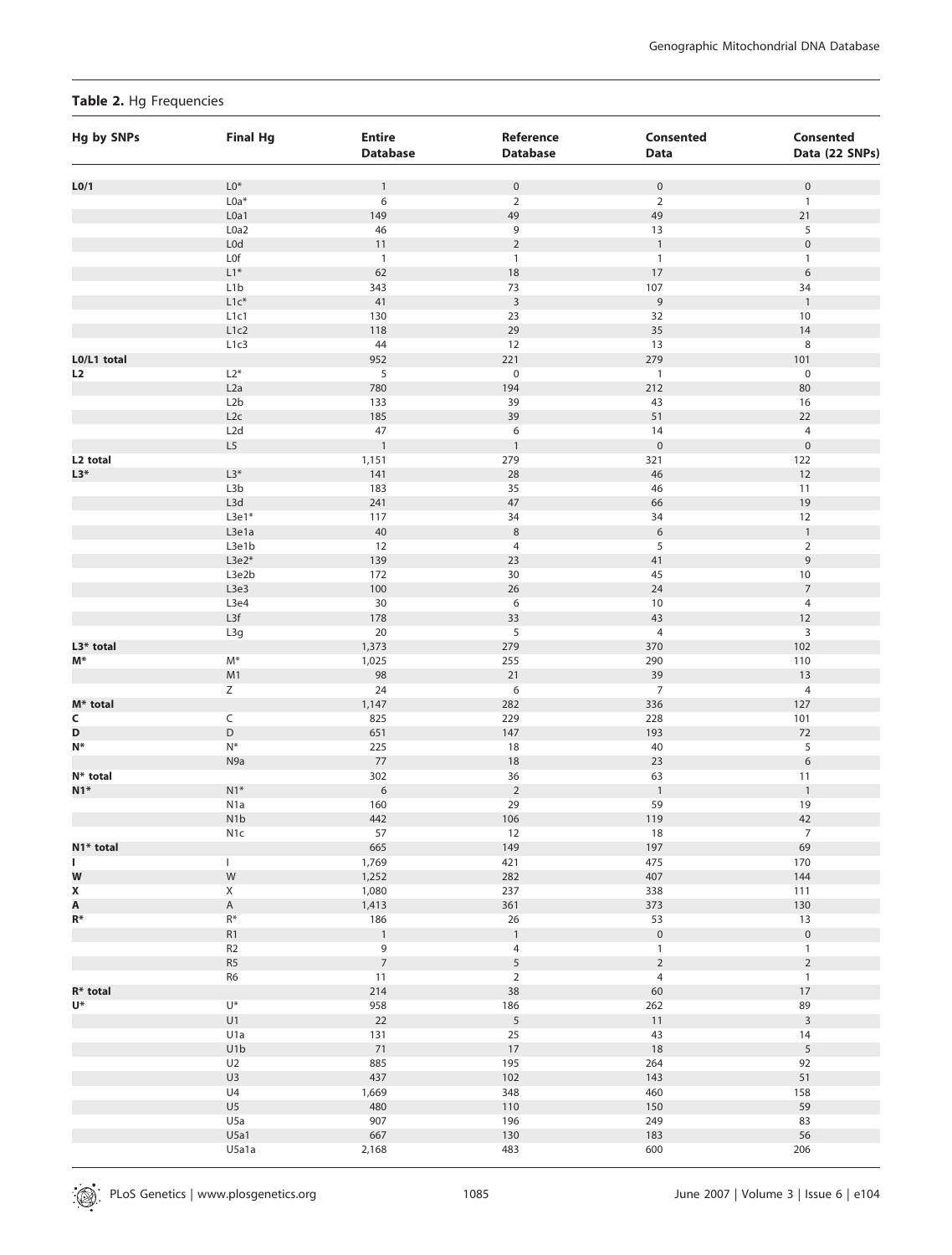#### Table 2. Continued.

| Hq by SNPs         | <b>Final Hg</b>  | <b>Entire</b>   | Reference       | Consented      | Consented      |
|--------------------|------------------|-----------------|-----------------|----------------|----------------|
|                    |                  | <b>Database</b> | <b>Database</b> | <b>Data</b>    | Data (22 SNPs) |
|                    |                  |                 |                 |                |                |
|                    | U5b              | 884             | 177             | 236            | 76             |
|                    | U5b1             | 144             | 35              | 53             | 26             |
|                    | U <sub>6</sub>   | $\overline{3}$  | $\mathbf 0$     | $\mathbf 0$    | $\mathbf 0$    |
|                    | U <sub>6a</sub>  | 65              | 14              | 18             | 5              |
|                    | <b>U6a1</b>      | 100             | 27              | 34             | 16             |
|                    | U6b              | 35              | 11              | 12             | $\overline{7}$ |
|                    | U7               | 190             | 49              | 70             | 29             |
| U* total           |                  | 9,816           | 2,110           | 2,806          | 975            |
| K                  | K                | 6,264           | 1,335           | 1,755          | 613            |
| RO*                | $RO*$            | 9               | 3               | $\mathbf{1}$   | $\overline{1}$ |
|                    | R <sub>0</sub> a | 178             | 42              | 54             | 15             |
| R0* total          |                  | 187             | 45              | 55             | 16             |
| HV*                | $HV^*$           | 1,460           | 318             | 378            | 133            |
|                    | HV1              | 281             | 85              | 86             | 35             |
| HV* total          |                  | 1,741           | 403             | 464            | 168            |
| н                  | Н                | 29,267          | 6,232           | 7,779          | 2,606          |
| V                  | $\vee$           | 2,185           | 471             | 609            | 183            |
| J                  | J*               | 3,928           | 771             | 1,107          | 351            |
|                    | J1               | 596             | 128             | 164            | 57             |
|                    | J1a              | 645             | 152             | 171            | 59             |
|                    | J1b              | 93              | 26              | 29             | 12             |
|                    | J1b1             | 593             | 113             | 182            | 47             |
|                    | J2               | 506             | 122             | 139            | 58             |
| J total            |                  | 6,361           | 1,312           | 1,792          | 584            |
| T                  | $T^*$            | 1,481           | 320             | 420            | 151            |
|                    | T1               | 1,394           | 294             | 395            | 139            |
|                    | T <sub>2</sub>   | 3,000           | 631             | 838            | 266            |
|                    | T <sub>3</sub>   | 331             | 59              | 97             | 25             |
|                    | T4               | 181             | 40              | 55             | 21             |
|                    | T <sub>5</sub>   | 247             | 44              | 70             | 18             |
| <b>T</b> total     |                  | 6,634           | 1,388           | 1,875          | 620            |
| R9                 | F.               | 249             | 43              | 58             | 18             |
|                    | R <sub>9</sub>   | 17              | $\,8\,$         | $\overline{9}$ | 3              |
| R9 total           |                  | 266             | 51              | 67             | 21             |
| B                  | $\sf B$          | 1123            | 301             | 299            | 111            |
| <b>Grand total</b> |                  | 76,638          | 16,609          | 21,141         | 7,174          |

doi:10.1371/journal.pgen.0030104.t002

19 (0.00024%). The total number of samples from project inception in which the genotyping process could not be completed after attempting genotyping from both buccal swabs provided by the participant was 21 (0.00027%).

## General Indices

Hg frequencies observed in the entire database, the reference database, and the consented dataset of 21,141 records are given in Table 2. In the entire database, the most frequent Hg was Hg H (38.2%). When the database was collapsed into macro Hgs L(xM,N) M, and N the following frequencies were observed, respectively, 4.54%, 3.42%, and 92.04%. Table S4 provides the observed transitions, tranversions, insertions, and deletions for the entire database and further delineates their frequencies within each Hg for the reference database. Note that inferences regarding the number of times each mutation occurred within each Hg are impossible to determine from this table. The total numbers of distinct transitions and tranversions observed were 343 and 199, respectively. The total numbers of distinct insertions and deletions observed were 35 and 15, respectively. Table S5 describes, for the entire database, the number

of distinct heteroplasmies observed and further delineates within the reference database their distribution within each Hg. The total number of distinct heteroplasmies was 152. As it is difficult to establish the threshold of heteroplasmy detection by direct sequencing with current technologies, it is likely that the heteroplasmies found are an underestimate [16].

## Homoplasy and Back Mutations in HVS-I Haplotypes

The results described in this section are from the reference database to provide maximum phylogenetic resolution. Homoplasy is the phenomenon in which the same mutation is found in two distinct phylogenetic branches of the mtDNA tree. Back mutation is defined herein as the phenomenon by which a position considered characteristic or diagnostic to a certain Hg has reverted to the ancestral state. It is clear that the phenomenon can affect any other position as well. The result of both phenomena can be haplotypes that are identical by state but not by descent (Figure 1), and can therefore bias interpretation of databases that make use of HVS-I haplotypes alone to infer Hg labeling or shared ancestry. In addition, these phenomena can also lead to an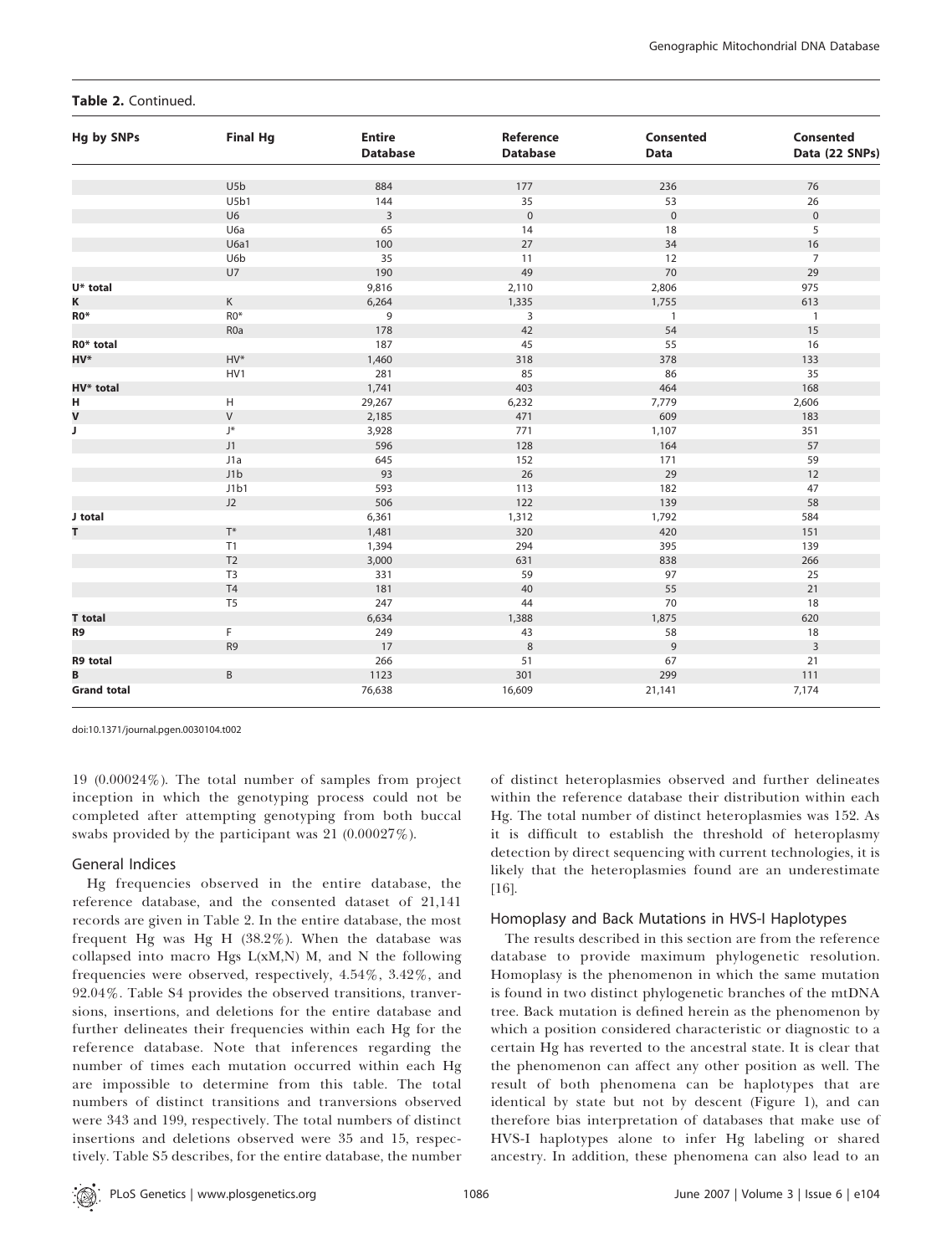

Figure 1. HVS-I Identity by Descent or by State

A theoretically evolving tree is presented. Coding-region polymorphisms are in black. HVS-I polymorphisms are in red. Samples A and B share HVS-I haplotype 16303 by descent. Samples A and D or B and D share HVS-I haplotype 16303 by state and as a result of homoplasy. Samples C and E are identical by state as a result of a back mutation in position 16303 in sample C as marked by the "BM" designation. doi:10.1371/journal.pgen.0030104.g001

underestimation of population genetic distances. The extensive database presented herein contains numerous examples of these phenomena, of which many are well known while others are previously unreported. Table S6 shows the number of times that all classic HVS-I Hg-defining mutations are present as part of the haplotype motif in all reported Hgs. Table S7 shows the number of times that the same haplotype occurs in different Hgs for the portion of the reference database that overlaps with the consented database. Table S8 shows the number of times that a sample was assigned to an Hg by the SNP genotype, but did not harbor the classic HVS-I motif as defined in Table S2. Unfortunately, the scope of this paper is too limited to describe all examples and, therefore, we focus on a few examples that emphasize the magnitude of these phenomena.

The haplotype that shows no polymorphic changes when compared to the revised Cambridge Reference Sequence (rCRS) was well-reported under Hgs R\*, U\*, HV\*, H, V, and their sub-branches [2,5,17,18]. These Hgs, which are frequent in populations of European ancestry, are expected to be frequent among the project's largely North American participants. Indeed, our database can be considered to contain an extensive sampling of European-derived populations. Since it is hard to decide whether the HVS-I haplotype of the ancestor of Hg R was rCRS or 16519C when mtDNA positions 16024–16569 are considered, the existence of the former in these Hgs can either represent identity by descent or identity by state due to homoplasy (Figure 1). Whether identical by descent or by state, the use of the 22-SNP panel allows the accurate placing of each mtDNA genome into a single Hg. Of a total of 463 mtDNA genome sequences that contain the rCRS (16024–16569) as their HVS-I haplotype, 416, 26, 1, and 20 would have been assigned to Hgs H, HV\*, U\*, and V, respectively, when typed with our 22-SNP panel (Table S6). Likewise, any study of a European population that used HVS-I information only and labeled all rCRS samples as identical or as Hg H, is likely to incorrectly assign about 10% of these samples. The large size of the database allows us to

estimate the frequencies of additional examples of homoplasy that were previously reported in the literature. Positions 16343G, 16356C, and 16270T are considered characteristic of Hgs U3, U4, and U5, respectively. These positions actually occur in Hg H in  $0.7\%$ ,  $0.1\%$ , and  $3.9\%$  of the cases, respectively. Positions 16224C and 16311C are widely considered to characterize Hg K. Our database, however, shows both a branch within Hg H that carries haplotype 16224C–16278T–16293G–16311C and branches within Hg K that lack positions 16224C or 16311C. The characteristic positions for Hg J and T are 16069T–16126C and 16126C– 16294T, respectively. Several samples in our database shared the haplotype 16069T–16126C–16294T that contains both characteristic positions and proved to belong to Hg J. Haplotype 16223T–16519C occurred within Hgs H, M\*, N\*, U\*, and W. More complex haplotypes, such as 16223T– 16355T–16519C, occurred under both L3\* and M\*. Haplotype 16223T–16295T–16519C occurred in Hgs M\* and W. The combination of positions 16189C–16217C occurred under both Hg B5 and N\*. The important branching point between macroHg N and its daughter, macroHg R, is marked by two transitions, T12705C and T16223C. Our database shows that 2.5% of all preHg R mtDNA genomes have lost polymorphism 16223T and 1.1% of all R mtDNA genomes gained this mutation, mostly in the K1a1b1a lineage [19]. More specifically (Table S8), Hg I is characterized by HVS-I positions 16129A–16223T–16391A. Of the 421 Hg I mtDNA genomes defined by the relevant coding-region SNPs, 1.2%, 1.0%, and 3.3% have lost positions 16129A, 16223T, or 16391A, respectively. Of the 282 Hg W mtDNA genomes defined by the relevant coding-region SNPs, 1.4% and 15.2% have lost positions 16223T and 16292T, respectively. Of the 229 Hg C mtDNA genomes defined by the relevant codingregion SNPs, 2.2%,, 2.6% and 0.4% have lost positions 16223T, 16298C, and 16327T, respectively. These examples of positions that have experienced back mutation cannot indicate the number of times that each position has reverted during the Hg's evolution, as within-Hg resolution is not part of the presented database.

#### Homoplasy and Back Mutations in Coding-Region SNPs

The results presented below are from the reference database to provide the maximal phylogenetic resolution. Coding-region SNPs, used as reliable markers to define Hgs because they are considered stable evolutionary events, are nevertheless not entirely stable [19–21]. The dataset reported here supports this notion, and the portion of samples in which the SNP genotyping results were shown to be "inconsistent" with the expected phylogenetic hierarchy provides an important opportunity to estimate the extent of this phenomenon. Table S9 gives the number of times each of the tested SNPs occurs in different branches of the phylogeny. The overall frequency of samples in which inconsistency was observed was 3.2%. We note that excluding the 9-bp deletion at position 8280 would decrease the frequency to 2.0%. We highlight a few examples here.

The most trivial is the occurrence of transition A13263G (which we use to identify Hg C) in Hg W. The phylogeny supported by the remaining panel of 21 SNPs correctly places the samples as belonging to Hg W. The occurrence of this transition under Hg W actually defines the samples as belonging to sub-Hg W3 [22]. Hg H, descending from R0, is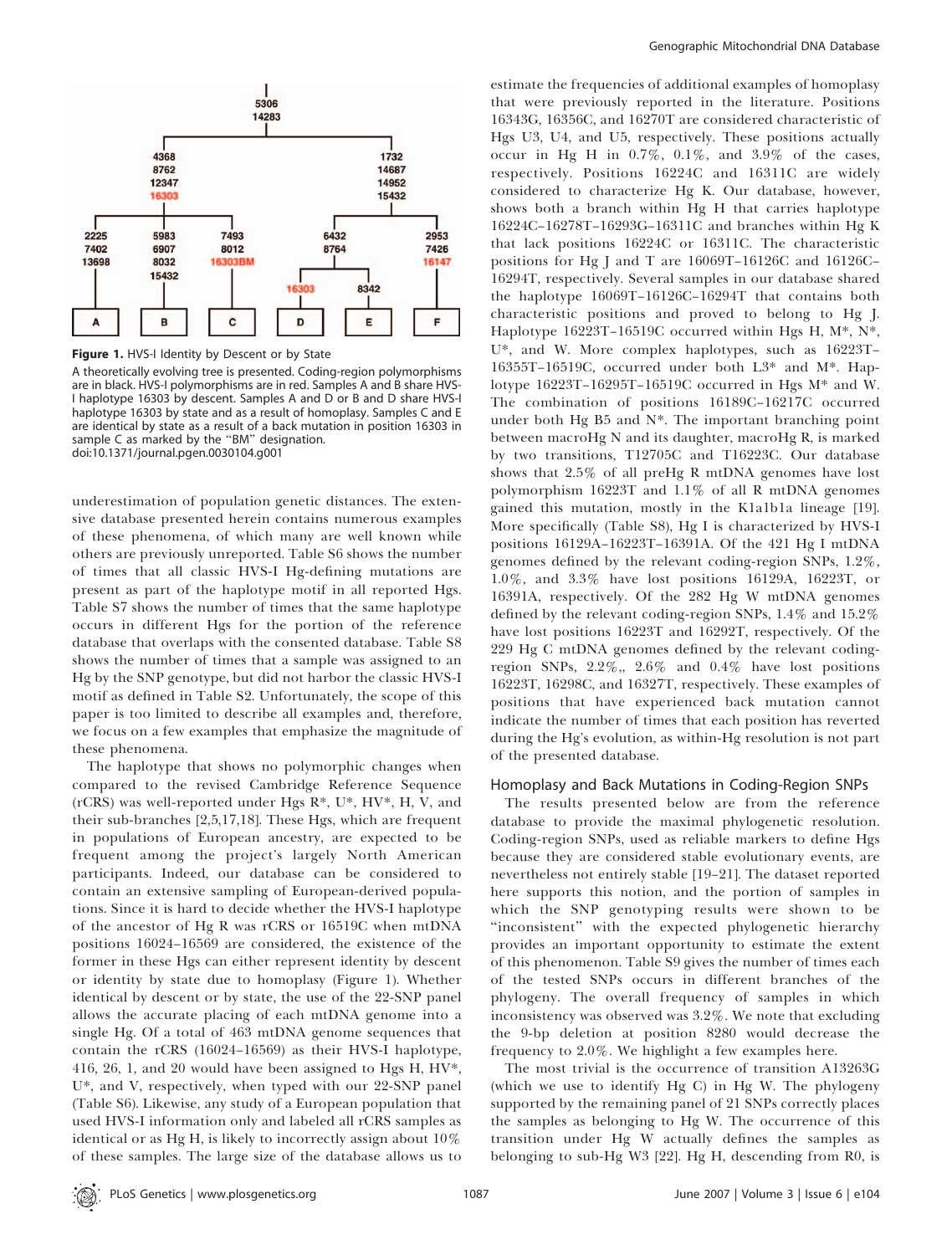expected to harbor transitions A11719G, T14766C, and T7028C. However, 83 of the total 6232 Hg H samples lack transition A11719G, of which 73 share the HVS-I position 16316G. The phylogeny supported by the remaining panel of 21 SNPs correctly places the samples as belonging to Hg H, with this subset probably representing a monophyletic clade characterized by the loss of transition A11719G and gain of position 16316G that has not yet been named. An interesting issue concerns transition T12705C, which is the only codingregion mutation known to separate Hgs R and N [21]. Three samples (0.1%) out of the 2,923 that were labeled by the remaining 21-SNP panel to be pre-R lineages did carry this transition, all of which were in Hg L sub-branches. Conversely, a total of 13,686 samples were labeled by the remaining panel of 21 SNPs to be lineages within Hg R, of which seven (0.05%) did not carry transition T12705C (but all carried SNPs typical of Hgs within R). These findings emphasize the importance of this position as separating Hg N from R.

#### The NN Methodology

To quantify the effectiveness of the NN/weighted NN (w-NN) method combined with our reference database in mtDNA classification, we tested our ability to recover the classification revealed by the coding-region SNPs in the Genographic database. We consider classification into 23 basal Hgs based on our most extensive SNP typing protocol (22 coding-region SNPs) as a ''gold standard'' classification (correct with a very high probability), and use it for comparison of the performance of our rule-based and w-NN classification approaches, when classifying based on HVS-I information only (without using the SNPs for classification). For this purpose, we adopted a leave-one-out cross-validation approach, i.e., each of the 16,609 samples for which we have 22 SNPs was left out, and the 16,608 remaining samples were used as a ''reference'' database for NN/w-NN. The accuracy obtained for recovering the coding-region Hg assignment by the NN/w-NN approaches was 96.72% and 96.73%, respectively (Table S10, last row). While this difference is tiny, we see consistently throughout Table S10 that w-NN does slightly better than NN (win-loss-tie ratio of 35-4-5). We also applied the rule-based approach (Table S2) based on HVS-I only, and obtained an accuracy of 85.3% (Table S10). Our conclusion from this experiment is that the NN-based approaches can support much higher accuracy in classification of our samples (and samples coming from similar populations) based on HVS-I only, when utilizing the Genographic database as reference. Table S10 details the results of repeating the same experiment with a variable number of SNP panels.

#### Saturation

We studied the level of haplotype saturation with respect to different HVS-I haplotypes and polymorphic sites present in the database by randomizing the order of the samples in the entire database and plotting the number of newly observed HVS-I haplotypes as a function of the accumulated number of samples (Figure 2). We repeated our analysis for the subsets of Hgs known to represent typically African, West Eurasian, East Asia-Americas, and South Asian mtDNA gene pools, and for Hg H haplotypes. Next, we repeated the analysis for the number of polymorphic sites obtained as a function of accumulated number of samples for the same categories.

The entire database of 76,638 samples was included in this analysis, within which 29,267 belonged to Hg H. A total of 11,346 HVS-I haplotypes were observed in this set (Table S3 shows the partial list of the observed haplotypes in the consented database). Note that homoplasy among these haplotypes is ignored, and the total number of phylogenetically independent haplotypes would have been higher if Hg information had been considered. Figure 2A shows the obtained results for all the haplotypes (11,346), for the groups of Hgs grossly affiliated with Africa (1,348), East Asia-Americas (1,663), South Asia (583), West Eurasia (7,684), and Hg H (2,637). Hgs in which geographic affiliation is uncertain (N\*, R\*) were excluded from the analysis. Figure 2B repeats the analysis for a limited number of samples to allow better comparison with the less-represented geographic groups. Figure 2C and 2D shows the application of the same analysis to the observed HVS-I polymorphic sites.

## Searching for Evidence of Neanderthal mtDNA and Recombination

We have utilized our database to search for evidence of Neanderthal origin for any of the samples, and for any discrepancies that might be attributed to recombination.

On the Neanderthal question, we first extracted from GenBank all six Neanderthal HVS-I sequences of length at least 300 bp (Table S11). It is now accepted that a combination of five HVS-I mutations (16037G, 16139t, 16244A, 16262T, and 16263.1A), which appears in all of these samples, distinguishes these Neanderthal sequences from modern humans [23]. While all of these five mutations have in fact been observed in our full database of 78,590 samples, no combination of any two of them has appeared in any sample. However, since these six samples may not represent the full diversity of Neanderthal lineages, we have also investigated separately the level of divergence they show from our entire database. No sample in our database is as divergent as these Neanderthal samples, in terms of its distance from its nearest neighbor outside its own Hg, or its distance from the rCRS, which we take to represent a "random" modern human mtDNA (Table S11). We also observe that the most divergent samples in our database all carry well-known HVS-I motifs characteristic of African Hg L branches. While it is difficult to translate these findings into probabilities, it is clear that our results do not support the existence of mtDNA samples of Neanderthal (or other archaic Homo) origin in our database.

In the search for recombination, we concentrated on our reference database. If there was a detectable level of recombination in mtDNA, it should lead to phylogenetic inconsistencies in the 22-SNP genotypes. For example, if there was recombination between an Hg H mtDNA and an Hg M mtDNA, where the M sample ''donated'' its region between nucleotides 9000 and 12000 into the Hg H sample, then positions 10400 (Hg M), 10873 (Hg N), and 11719 (R0), which are in this region and hence in their non-rCRS state, should be ''inconsistent'' with positions 7028 (Hg H), 14766 (Hg HV), and 12705 (Hg R), which are in their rCRS state. Thus, we extracted all the samples in our reference database that were ''inconsistent'' (a total of 538 records). Of these, 521 can be explained by a single inconsistency, which can be attributed to a single repeated/back mutation rather than recombination. The remaining 17 require two repeated mutations to explain them. Nine of these 17 cannot be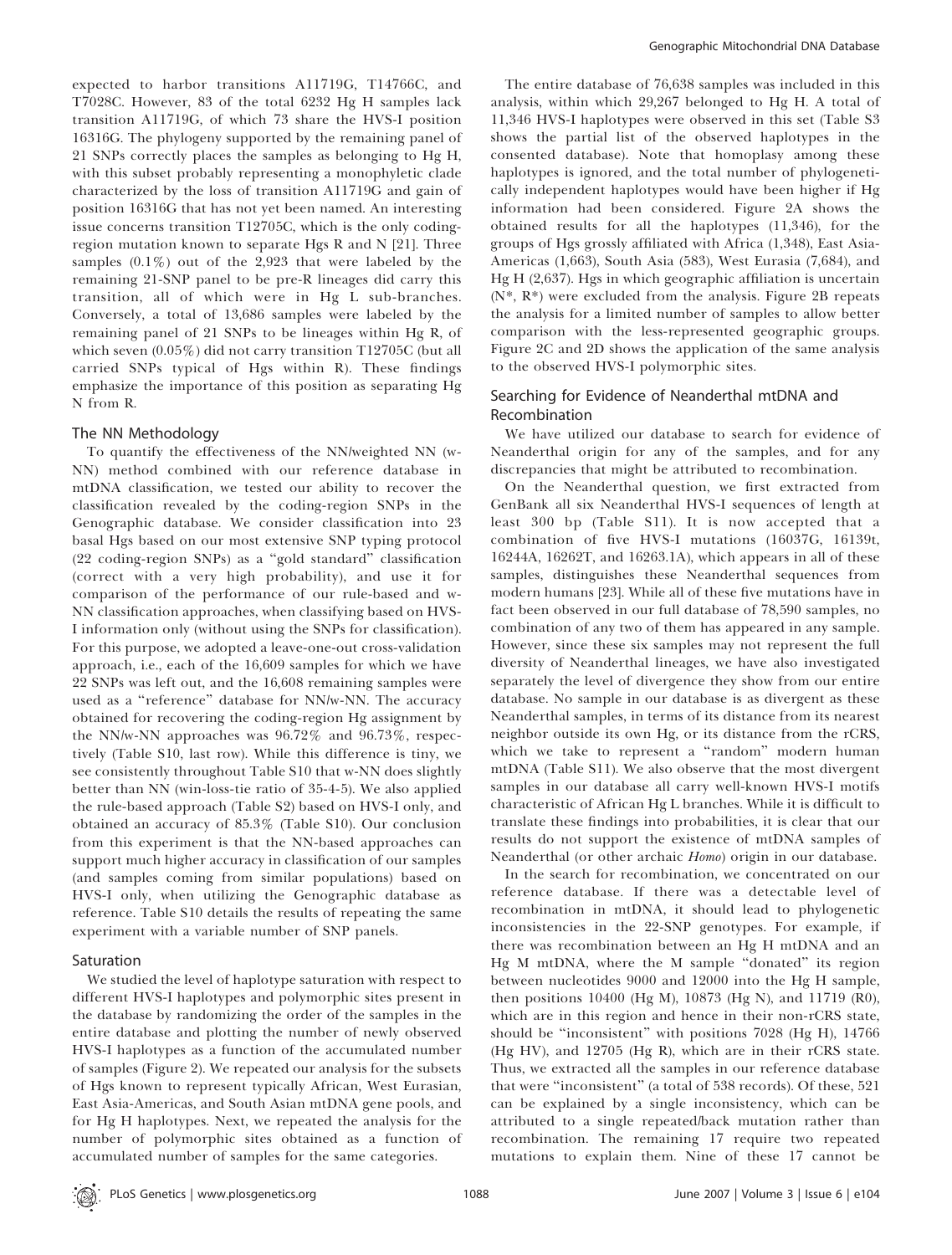

Figure 2. Saturation Curves

The number of accumulated mtDNA HVS-I haplotypes (A and B) and polymorphic sites (C and D) as a function of the number of accumulating samples is shown. The analysis is presented once for the entire database (A and C) and once for a limited number of samples (B and D), allowing a better comparison with the less well-represented geographic groups. The Hgs were grossly divided to represent four different geographic groups as follows. Africa: L, M1, and U6; East Asia-Americas: A, B, C, D, F, N9a, and R9; South Asia: M\*, R1, R2, R5, and R6; and West Eurasia: N1, R, W, and X. Saturation curves for Hg H are also presented. doi:10.1371/journal.pgen.0030104.g002

explained by a single recombination event. The remaining eight fall under the Hg H branch, described above, which is marked by the back mutation at position 11719 and by the HVS-I transition A16316G. The second inconsistency in seven of these samples involves the 9-bp deletion at position 8280 and the eighth sample involves an inconsistency in position 13368 (Hg T). As all eight occurred under a phylogenetically consistent branch, we attribute them to repeated mutation rather than a recombination event. We thus conclude that we can find no evidence of recombination in our reference database.

## **Discussion**

The Genographic Project allows members of the public to participate in a real-time anthropological genetic study.

Since its inception in early 2005, over 188,000 individuals have joined the project, of which over 55,000 have submitted their mtDNA or MSY results to the research effort, illustrating the high level of interest. Because any member of the public may participate in the study, rigorously controlled group affiliation data will not typically be obtained for the samples. Furthermore, it is clear that the accumulated database is biased towards countries in which the project is well known and where the kits are economically accessible to a significant fraction of the population. The fact that 95% of the participation kits were ordered in the US and Western Europe is consistent with the Hg frequencies observed, and suggests that the majority of the participants are of West Eurasian (probably European) ancestry.

The importance of improving the quality of the global shared mtDNA database was recently reemphasized and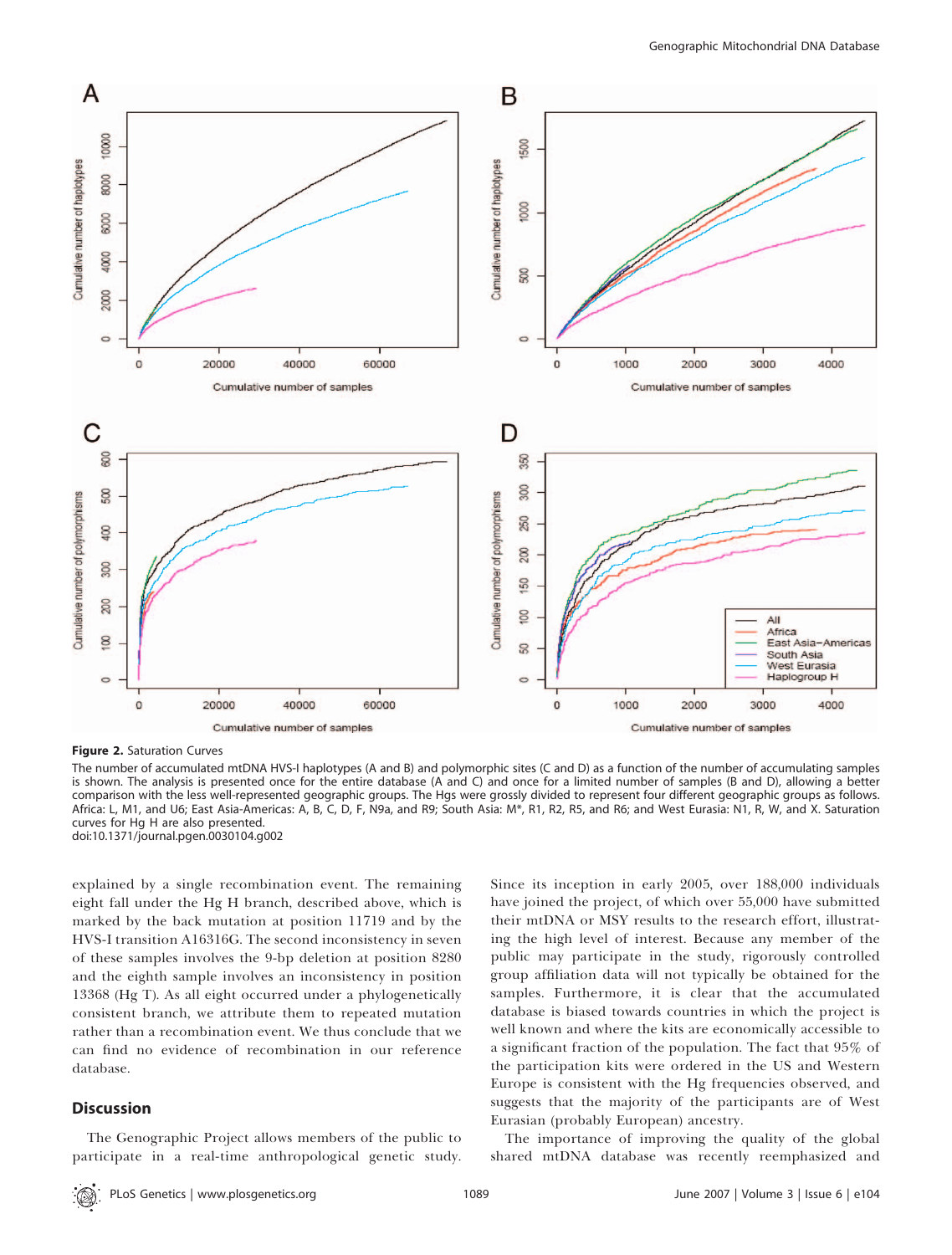summarized by Bandelt et al [24]. The strict uniform adherence to standard analytic and genotyping protocols across tens of thousands of samples makes the current study an ideal resource for the scientific community. We tried to consider all previously identified sources of errors while designing our genotyping, analysis, and reporting tools. Our database is unique for a project of this scale in using sequencing of both strands of the HVS-I as a standard procedure to assure high-quality data. The same goals led us to incorporate standard coding-region SNP genotyping on all samples. The entire analysis is ''pen-less'' to avoid any typographic mistakes, and a series of computational quality control measures are embedded in it. Despite the rigorous quality check procedures implemented, we still anticipate some inaccuracies in the database, but believe that these genotyping standards raise the bar on mtDNA genotyping and represent good progress towards more reliable databases.

A few simple measures can be suggested to facilitate future assembly of mtDNA databases. First, as sequencing procedures have become more efficient and stretches of 600 bp can easily be obtained, we suggest standardizing the reported ''HVS-I'' range to include positions 16024–16569 as presented herein. Second, it would be worthwhile to create a standard list of coding-region SNPs used by the scientific community for Hg assignment and change to alternative coding-region SNPs defining the same Hg when there is a reason to suspect that the standard SNP is misleading due to homoplasy or back mutation. We make available our quality check measures as a model for any future mtDNA database submitted for publication.

The database reported herein is very informative with respect to the mtDNA phylogeny, including the frequencies of the observed haplotypes, transversions, transitions, indels, and heteroplasmic positions both in the coding and control regions (Tables S3–S10). No highly divergent (e.g., Neanderthal) sequences were observed, despite more than doubling the total number of sequences examined, and no evidence for recombination was found. The database did, however, provide evidence for homoplasy and back mutations affecting a low, but not insignificant, percentage of the samples both at the HVS-I and the coding-region SNPs chosen herein. For the coding-region SNPs, even these phenomena do not usually prevent the correct positioning of an mtDNA genome in the phylogeny, as the latter is based on the identification of a string of positions and not a single one. For the HVS-I, our analysis shows that while the use of Hg labeling techniques based on HVS-I variation have an overall good correlation with coding-region SNP genotyping, caution should be used in general, and, in certain specific cases, prediction is best avoided. In population-based studies of large sample size, these phenomena will likely have a small affect on the overall conclusions. However, for individual genotyping, as studied in genealogical or forensic cases, these percentages may be sufficient to preclude, for example, a firm conclusion regarding the time to most common recent ancestor of a set of samples for which only HVS-I information is available.

The NN methodology presented herein, when jointly used with our reference database, has been shown to assign more mtDNA genomes to their correct Hg than prediction methods based on the classic set of HVS-I motifs. Our genotyping strategy, associating each of the HVS-I unique mutations with an Hg confirmed by a coding-region SNP,

supplies the needed infrastructure for developing the NN methodology. It is clear that the high prediction score of NN/ w-NN is a function of the size of the reference database collected within the population, in which the NN/w-NN methodology is implemented along with the length of the analyzed fragment in the HVS-I. For this study, and considering the large reference database, it was shown that, when no coding-region genotyping was done and Hg prediction was based solely on HVS-I classic Hg-determining rules, as many as 15% of the predictions were wrong, while the w-NN yielded an accuracy of 96.73%. In the sample set studied, the high rates of failure in predicting the correct Hg using HVS-I based rules alone is likely the result of high prevalence of Hgs for which no satisfactory predictive rules exist (such as Hg H and HV\*) and to a lesser extent from phenomena like homoplasy or back mutations. To illustrate how the use of the w-NN methodology requires a joint use of a reliable relevant reference database for the studied population, we applied the w-NN methodology and our current reference database to published databases that are external to the Genographic Project and from various populations. West European and non-West Eurasian sequences, the two extremes, yielded prediction scores at a high and a low of 93.8% and 77.9%, respectively (data not shown). Therefore, we make the NN prediction methodologies available on our Web site (http://www.nationalgeographic. com/genographic) in two forms: a) the NN independent code to be used with any reference database and b) in combination with an upload tool that allows the NN methods to be applied to uploaded samples using the Genographic reference database. As emphasized, we expect that the best prediction scores will currently be obtained in samples of West Eurasian ancestry for the 23 basal Hgs defined here, and that the predictions will gradually improve for other populations as the Genographic Project progresses and worldwide samples are obtained and included in the reference database, and as more coding-region SNPs are used to further resolve the basal Hgs into their sub-clades, a process actively underway in the Genographic research consortium.

An interesting question that can be examined using our database relates to the effect of protocols using variable numbers of coding-region SNPs on the accuracy of Hg assignment when compared with the classification of the reference database using the full 22-SNP protocol as a gold standard (as if 100% accurate). Table S10 gives the results for several coding-region SNP protocols of which the 10-, 20-, and 21-SNP protocols were previously used by the Genographic Project. These data show that a high degree of predictive accuracy was rapidly achieved as SNPs were added. When no SNPs were used, the best prediction methodology was with w-NN and yielded an accuracy of 96.73%. The most important single SNP in our population, 7028 (Hg H), allows 98.18% accuracy (w-NN) on its own. The initial panel of ten SNPs, when combined with the HVS-I information, is responsible for 99.81% (w-NN) of the Hg assignment accuracy achieved, and the last 12 SNPs are needed to resolve the remaining small portion of the samples (Table S10).

Our large database allows us to make some simple measurements of haplotype and polymorphic site saturation. Figure 2 shows that even the large number of samples collected in our study does not reach HVS-I haplotype saturation. The discrepancy between the shapes of the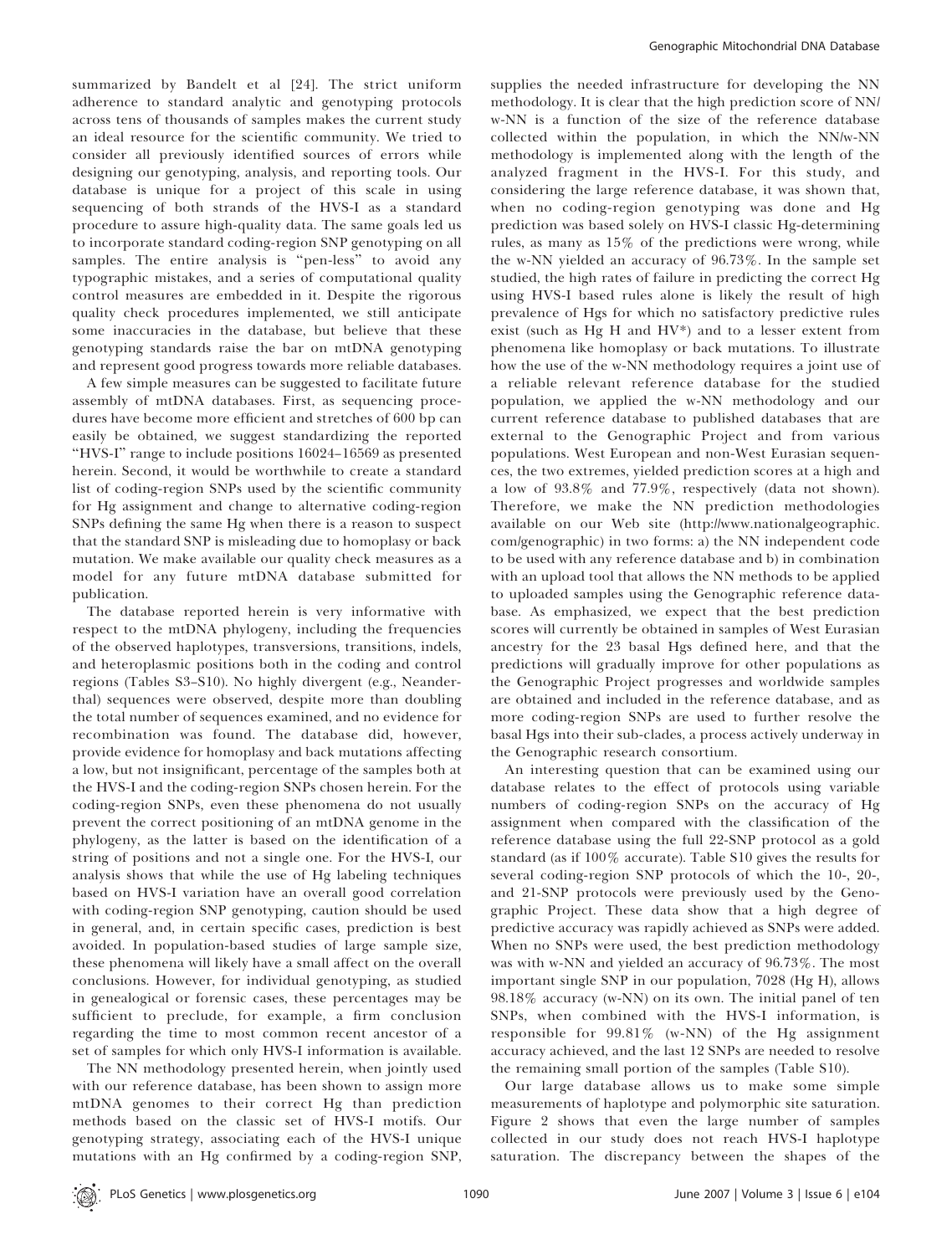

Figure 3. Physical Map of HVS-I



haplotype and polymorphic site curves probably means that the number of observed polymorphic sites is closer to saturation than the number of observed haplotypes, which in turn suggests that shuffling of the same polymorphic sites, through homoplasy and back mutations, is the dominant mechanism that increases haplotype variation. These results are not surprising in view of the strong signal of expansion observed in human mtDNA [1]. Indeed, given the huge state space for haplotype motifs, we would expect a large number of haplotypes at very low frequencies, keeping the saturation curve of haplotypes steadily rising. In contrast, the space of sites is tiny, and, therefore, presumably closer to saturation.

The function of the control region is not completely understood, but is thought to be involved in mtDNA genome replication and transcription, and possibly contains the origin of heavy- and light-strand mtDNA replication and several transcription binding sites, with the HVS-I depauperate in regions of this kind [25]. One might expect that the parts of the control region in which these sites are found will be more conserved than others. The information obtained from all unique polymorphic transversions, transitions and indels was used to draw a ''bar code'' of the sequenced region to show all positions in which a mutation was observed (Figure 3). A total of 358 (65.5%) of the possible 546 sequenced positions showed polymorphism. Some variability in density of polymorphic regions is evident, but no ''polymorphism-free'' regions can be detected. Note that the map does not distinguish between positions that mutated once or multiple times during the mtDNA evolution of Homo sapiens. It is also important to note that the database does not represent the worldwide variety of mtDNA and, therefore, mutations typical of other populations may not be represented.

A few considerations unique to a public project should be discussed. Because the current dataset presented in this manuscript comprises members of the public who have joined Genographic's research effort, the samples herein represent a subset of the total global mtDNA diversity. To properly survey the genetic variation in non-Western Eurasian lineages, the Genographic Consortium is actively consulting and engaging with members of indigenous communities from around the world, and conducting anthropological and genetic analysis on those DNA samples. As such data are published they will also be made available anonymously as part of the reported Genographic reference database. The classification, saturation, and analytical techniques will need to be updated accordingly, as is the case with any expanding database. In addition, this manuscript presents a level of Hg resolution based on the current 22- SNP panel and HVS-I information. A stated goal of this research effort is to continue to refine and increase this resolution, which will be achieved by further genotyping or revised analysis incorporating the expanding dataset. Therefore, at present, the participants and scientific community are presented with a solid, but still rather simple, level of analytic resolution and are encouraged to return periodically to the project's Web site to access up-to-date data and analytical tools.

In summary, we report both data and new classification methods developed using by far the largest standardized mtDNA database yet created, and detail the logistic, scientific, and public considerations unique to the Genographic Project. Most importantly, we return to the public a database made possible by their enthusiastic participation in the Genographic Project.

## Materials and Methods

Sampling and sample handling. The Genographic Project's Web site allows members of the public to order a buccal swab kit (containing two buccal swabs) and undergo genotyping for either mtDNA or MSY analysis. To ensure anonymity, each participation kit is encoded with a randomly generated, nonsequential, Genographic Participant ID number. All samples are genotyped with informed consent according to procedures approved by the Institutional Review Boards of the University of Pennsylvania and the United States Department of Health and Human Services. Once results are obtained, the participants may consent to contribute their genetic data anonymously to the Genographic research database, to be used for anthropological studies and made available to the scientific community. The participants are also asked to provide genealogical information relevant to their deep ancestry.

Nomenclature. We use the term haplotype to describe HVS-I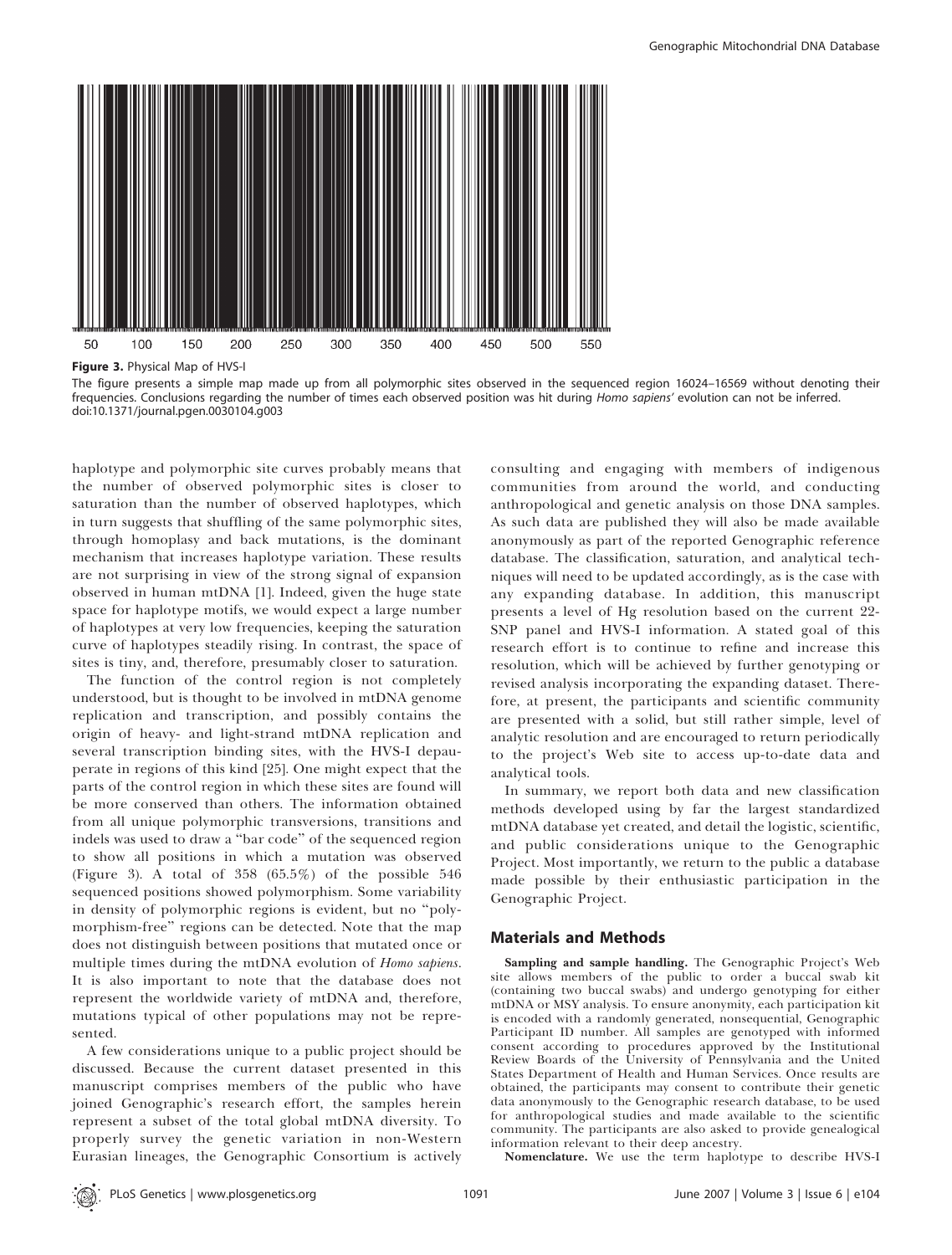variation. The reported HVS-I is ''extended'' and covers 16024–16569 for all samples. Absolute numbers are used to describe nucleotide position (1–16569) in the mitochondrial genome, and refer to the position of the polymorphism compared with the rCRS [26]. It is common practice to label by letters the nucleotide change only for transversions (e.g., 16318t) and to avoid labeling by letter transitions (e.g., 16093), since the changed nucleotide can be inferred from the rCRS [27]. As this study also addresses the general public, who may not be familiar with rCRS nomenclature conventions, we note here that we deviate from the common practice, and to facilitate reading and the use of the released database we label both. Transitions are labeled by capital letters (16093C), transversions by small letters (16318t), and heteroplasmies by the letter ''N'' (16189N). Sequencing alignment always prefers 3' gap placement for indels. Deletions are marked by the letter "D" (16166D) and insertions by the point (.) sign  $(16188.1C)$ .

We use the term Hg to describe haplotype groups (''haplogroups'') [28] that usually coalesce tens of thousands of years ago and are best defined by a combination of coding-region SNPs. The Hgs currently reported by the Genographic Project are listed in Table 2. We adopt a standard Hg nomenclature scheme [27]. Since we have noted that the asterisk (\*) suffix used in this scheme leads to some confusion among public participants, we elaborate here on this point by giving an example. A label such as M\* means that a sample belongs to Hg M, but not to any of the known subclades within M. It is temporary, and should mean that the Hg is one of many paraphyletic clades falling under the monophyletic Hg M but is not any of the known single-letter (e.g., Hg D) or letter-number (e.g., Hg M1) coded Hg M sub-branches. It is therefore clear that even if all reported databases abided by this definition and labeled M\* by excluding all known sub-branches at time of publication, it would be impossible to compare samples that fell into this cluster in different publications, because new subbranches are continually defined. The solution suggested for Y chromosomal nomenclature [29], which clearly specifies which subbranches were excluded (e.g., M\*(xCZ, M1, M3, M51)), might ease database comparisons, especially, when phylogenetic knowledge enlarges and it becomes harder to exclude all known sub-branches of each given Hg in each study. Therefore, we suggest a slight modification to the use of the asterisk suffix. Herein, its use denotes that the sample was excluded from all sub-Hgs reported in this study only (Table 2), whether defined by a coding-region SNP or an HVS-I defining motif (Table S2). Therefore, in this study, the label  $M^*$  means that the sample belongs to Hg M and was excluded only from the sub M branches reported in this study; namely, C and D by coding-region SNPs, and M1 and Z by HVS-I defining motifs. The sample could still belong, for example, to the well-defined M5 or M8 branches that are not part of the Hgs reported in this study.

HVS-I sequencing. Sequences of an extended HVS-I (16024–16569) are determined from positions 16024 to 16569, by use of the ABI Prism Dye Terminator cycle-sequencing protocols developed by Applied Biosystems (http://www.appliedbiosystems.com). Sequencing performed on a 3730xl DNA Analyzer (Applied Biosystems). Mutations are scored relative to the rCRS  $[26]$ . The primary amplification is achieved by primers 15876F and 639R (Table S1). PCR products are cleaned using magnetic-particle technology (BioSprint 96; Qiagen, http://www.qiagen.com). Following the primary amplifications, all samples are subject to bidirectional sequencing using primers 15946F and 132R (Table S1). In cases of template polymorphism at the annealing site(s) and failed sequencing due to primer/template mismatch, alternative primers are used (Table S1). High quality is assured by the following procedures: (1) All sequences are aligned by the software Sequencher (Gene Codes Corporation) and observed by an operator. (2) All positions with Phred score  $\leq 30$ are directly inspected by an operator [30,31]. (3) All positions that differ from the rCRS are recorded electronically. (4) Forward and backward sequences of all samples are electronically checked for consistency. (5) All scenarios noted herein are highlighted for review: failed samples, inconsistencies in forward and backward sequencing, successful sequencing in one direction only, sequences that contain indels or heteroplasmy, and sequences that are shorter than the required length. (6) All highlighted samples are observed again by a second operator. (7) All sequences containing two or more heteroplasmies are regarded as contaminated and DNA is re-extracted from the second swab of the participant. (8) The list of HVS-I haplotypes observed among the lab staff is presented as part of Dataset S1. (9) All reported variant positions are digitally checked for consistency of the expected order of the mutations (i.e., 16093C followed by 16126C and not 16126C followed by 16093C). (10) All reported variants are verified to represent a real polymorphism by direct comparison to the rCRS. (11) All variants reported for the first time when compared

to the entire database are highlighted and re-observed. (12) All data donated to the scientific world with consent are released. Any comments and remarks raised by external investigators after release will be addressed by re-observing the original sequences for accuracy. Following that, any unresolved result will be further examined by regenotyping and, if necessary, immediately corrected by publishing an erratum.

Coding-region biallelic site genotyping. The biallelic sites are genotyped by means of KASPar assays [32] and are independent of the sequencing, thus playing an additional role in the quality check. Twenty one SNPs and the 9-bp deletion make up the total of 22 biallelic sites. For simplicity, we will refer to all biallelic sites as SNPs. The number of SNPs tested was gradually increased from ten at inception of the project to the 22 currently used. The ten initial SNPs were 3594, 4580, 5178, 7028, 10400, 10873, 11467, 11719, 12705, and 14766 (numbers refer to the nucleotide position in the mitochondrial genome). The panel was augmented to a total of 20 coding-region SNPs by including the following additional ten SNPs: 4248, 6371, 8994, 10034, 10238, 10550, 12612, 13263, 13368, and 13928. The panel was further augmented by the addition of SNP 2758, to a total of 21 coding-region SNPs and finally by including the 9-bp deletion at position 8280 to a total of 22 coding-region SNPs (Figure 4). Two further changes were made: positions 8994 and 13928 used in some early work were respectively replaced with their phylogenetic equivalents 1243 and 3970. Therefore, the current panel includes the following SNPs, with their respective gene locations shown in brackets [33]: 2758 (16S), 3594 (ND1), 4248 (M), 4580 (ND2), 5178 (ND2), 6371 (COI), 7028 (COI), 8280 (9-bp deletion) (NC7), 8994 (ATPase6), 10034 (G), 10238 (ND3), 10400 (R), 10550 (NDRL), 10873 (ND4), 11467 (ND4), 11719 (ND4), 12612 (ND5), 12705 (ND5), 13263 (ND5), 13368 (ND5), 13928 (ND5), and 14766 (Cytb). The codingregion SNPs were chosen based on the following considerations: (1) Major branching points in the mtDNA phylogeny obtained using complete mtDNA sequences [21]. (2) Hgs known to be frequent among the current populations in which the project is advertised [2,34,35]. For example, the R0 clade within macroHgs R and N is over-represented. (3) Hgs in which the HVS-I predictive value is known to be unsatisfactory [18]. (4) SNPs reported in previous publications that have been commonly used to identify a particular Hg [2]. For example, we choose polymorphism 7028 and not 2706 to identify Hg H. (5) Technical issues concerning the ability to validate any given assay.

The SNP genotyping results are obtained digitally and analyzed automatically to suggest the appropriate Hg consistent with the mtDNA phylogenetic tree. Two possible scenarios can prevent the reliable assignment of an Hg by SNPs. First, when SNP genotyping in critical positions for labeling a particular Hg has failed due to technical problems, the genotyping result is rendered ''uninformative.'' Note that most of the information might still exist with only the terminal SNP in the mtDNA phylogeny missing. Second, when SNP genotyping is complete but the reported mutations deviate in a particular SNP from the accepted mtDNA phylogeny, the genotyping result is labeled as ''inconsistent'' and can result from homoplasy, back mutation, a new unknown SNP next to the checked SNP that distorts the reaction, or a genotyping error.

Hg assignment. Hg labeling is achieved by combining the information obtained from (1) the coding-region SNPs, and (2) the HVS-I motifs. A third means of Hg labeling, based on NN methodology, is developed herein.

Hg assignment by coding-region SNPs. The standard panel of 22 coding-region SNPs allows a reliable, deep-rooted analysis of the mtDNA phylogeny for each sample as presented in Figure 4. The SNP panel contains a diagnostic SNP for each of the following major bifurcations in the mtDNA phylogeny: L2'3 '4 '5 '6 '7, L3'4 '7, M, D, C, N, N1, I, A, W, X, R, R9, B, J, T, U, K, R0, HV, V, and H [1,21]. Therefore, a total of 23 Hg clusters can be inferred from the SNP resolution: L0 or L1, L2 or L5 or L6, L4 or L7 or L3(xM,N), M(xC,D), C, D, N(xN1,A,W,X,R), N1(xI), I, A, W, X, R(xU,R0,J,T,R9,B), U(xK), K,  $R0(xHV)$ ,  $HV(xH,V)$ ,  $H$ ,  $V$ ,  $I$ ,  $T$ ,  $R9$ , and  $B$  (Figure 4). To facilitate reading, these 23 Hg clusters are labeled more simply as follows: L0/ L1, L2, L3\*, M\*, C, D, N\*, N1\*, I, A, W, X, R\*, U\*, K, R0\*, HV\*, H, V, J, T, R9, and B. We emphasize that these labels are not equivalent to the final Hg definitions. It is important to note that the use of the codingregion SNPs is very accurate but still prone to errors. For example, under a theoretical scenario in which a sample that belongs to Hg H has a back mutation in position 7028, the panel will label it as HV. We have no way of estimating the frequency with which such a scenario might occur, as we test only one coding-region SNP per branch, but we expect that this phenomenon is very rare.

Final Hg labeling. Final resolution to Hgs and sub-Hgs is achieved by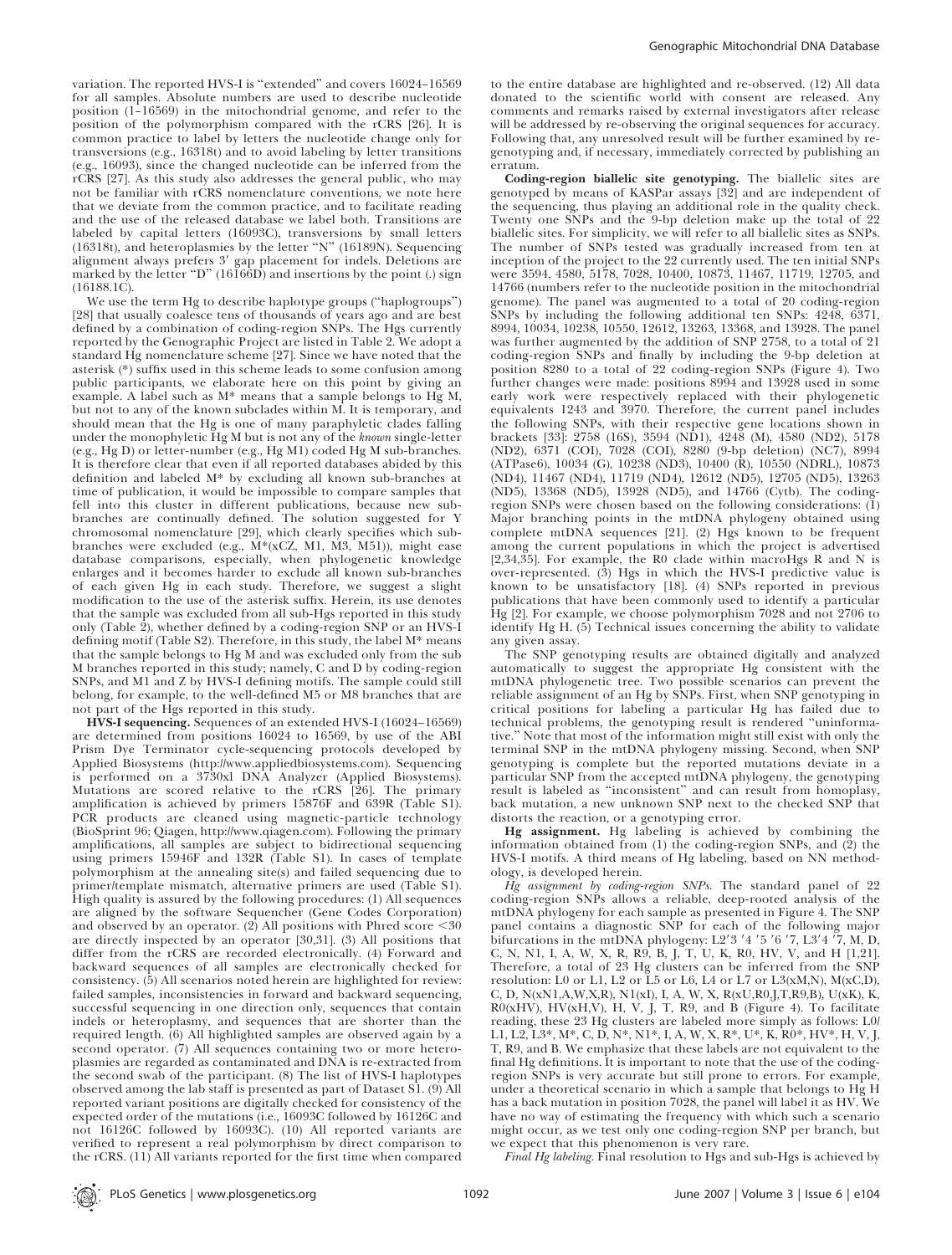

Figure 4. The Phylogeny of mtDNA Haplogroups Inferred from the Panel of 22 Coding-Region SNPs Used in the Genographic Project The coding-region mutations are shown on the branches. The frequencies of the haplogroups found among the Genographic participants are shown in brackets beside the Hgs assignments and correspond to Table 2. Note that the figure discriminates between haplogroups L0 and L1 while the codingregion SNPs used during genotyping do not distinguish the two and therefore they are labeled throughout the paper as L0/L1. doi:10.1371/journal.pgen.0030104.g004

comparing and combining the information obtained from the SNP genotyping with the HVS-I motifs. All HVS-I haplotypes obtained following sequencing are digitally screened for possible Hg and sub-Hg definitions by use of accepted HVS-I diagnostic motifs (Table S2) [2,3,36]. The list presents only the motifs used herein for prediction purposes and should not be treated as comprehensive for all Hg suggestions that might rise from HVS-I variation or as representing the Hg basal HVS-I motifs. First, a screen in the a priori defined order presented in Table S2 is run and stopped at the first Hg where the sample matches the motif. A second screen for all possible Hgs the sample can fit in is then conducted. It is clear that relying on the HVS-I variation alone to infer Hgs and sub-Hgs such as M1, Z, U5, U6, and HV1 is prone to inaccuracies. In addition, HVS-I haplotypes alone cannot identify Hgs or sub-Hgs that have no defining motifs and ignores the possibility of homoplasy and back mutations. For example, it is clear that some of the mtDNA genomes appearing in

our database as U\* might actually belong to Hg U4 but, as they did not contain the diagnostic HVS-I position 16356C and in the absence of additional coding-region genotyping, we could not label them as such. Moreover, some of the sub-Hg definitions inferred from the HVS-I, for example within Hgs J and T, will have to be revised in the future as studies using complete mtDNA sequences prove they do not represent monophyletic clades [20,37]. Therefore, whenever analysis is done within an Hg, we refer only to one of the 23 Hgs directly inferred from the 22 SNPs genotyping to avoid any HVS-I based Hg labeling misinterpretations.

Quality checking of Hg labeling is as follows: (1) All discrepancies between HVS-I and SNP labeling are observed by an operator. These discrepancies usually derive from well-known cases of homoplasy and are easily resolved by adhering to the SNP genotyping that correctly assigns the sample to a single Hg in the mtDNA phylogeny. In cases of inability to resolve the discrepancies, the genotyping process is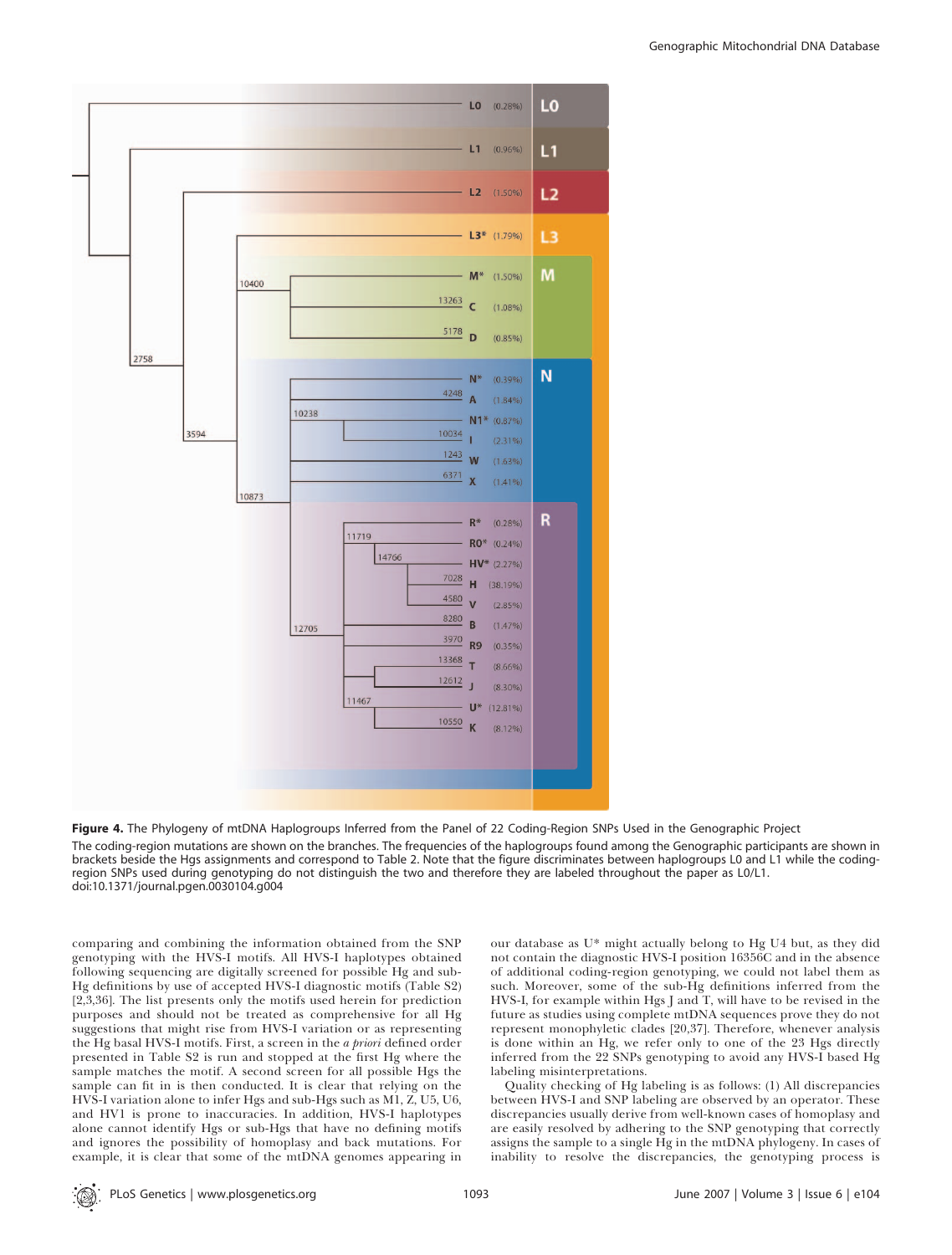repeated. (2) All samples in which the SNP information is uninformative are observed by an operator. An attempt to label the final Hg is made by direct observation from the partial list of SNPs available and the HVS-I motif. In case of any persisting doubt, the sample is re-genotyped. (3) All samples in which the SNP information is inconsistent are observed by an operator. The Hg assignment is accomplished after studying the entire string of available mutations and by applying the principle of parsimony. The final Hg can be further supported by the HVS-I information.

Statistical analysis. General indices. Success rates of each of the genotyping processes, Hg frequencies, and distributions including the frequencies of transversions, transitions, heteroplasmies, indels, back mutations, and homoplasy occurring in the HVS-I after taking into account the checked coding-region SNPs are determined by direct counting. We report the heteroplasmic positions in Table S5 but excluded them from all other analyses.

NN classification methodology. The common practice of classifying samples into Hgs based on HVS-I information relies on a set of rules that define certain HVS-I backbone haplotypes as characteristic of specific Hgs by using the state of the art knowledge in the literature  $[2,3,36]$ . These characteristic motifs, implemented by us here as one of the Hg labeling techniques, are best if previously proven to be associated with particular coding-region SNPs identifying the suggested Hg, and then used to classify newly obtained HVS-I data into Hgs. The weakness of this approach is its sensitivity to phenomena such as homoplasy or back mutations in the motif's HVS-I positions, which may occur between Hgs or within subbranches of the same Hg. Since parallel evolution is rampant in HVS-I, this issue casts doubt on the ability of rule-based classification to reach high levels of accuracy in certain cases [1,17–19].

Given a large enough ''reference'' data base of correctly labeled samples (for example, if all samples are verified by coding-region SNPs), we are likely to better assign Hgs for HVS-I haplotypes of new samples if we compare them to all available records in the reference database by identifying their ''nearest neighbor,'' i.e., the most similar sample we have already classified with confidence. This allows us to use all of the HVS-I information in each classification decision, rather than simply counting on the rule-defining sites. Thus, any mutations within Hgs that have appeared in the samples in the reference database will be useful for classification, and recent homoplasy in a single HVS-I locus will have a more minor effect on our classification, because other loci within the HVS-I will still support the correct classification.

Given a backbone database D comprising correctly classified HVS-I samples  $s_1$ ,..., $s_n$  and a new HVS-I sample t, we define the pair-wise distance as  $d(s_i, t) = \sum_{j \in J} w_j I\{t_j \neq s_{ij}\}\$ , where  $J$  is the set of HVS-I loci (defined as 16024–16569 in our case), and  $w_j$  is a locus-dependent weight. In a simple application (unweighted NN) we would simply take  $w_j = 1 \forall j$  and get the (unweighted) Hamming distance, often used in neighbor-joining algorithms. A more reasonable approach would be to down-weigh the loci with a higher mutation rate (such as 16311). Denote these mutation rates (in units of ''mutations per year'') as  $p_1, \ldots, p_j$ . Then a weighting of  $w_j = \log(20,000 \times p_j)$  can lead to an interpretation of NN Hg classification based on  $d(s_i, t)$  as an approximate maximum likelihood estimate of the Hg, using the following logic: Assume that the ''average'' sample has a NN with coalescent time of about 10,000 years. Then the number of mutations separating the sample from its NN in site *i* has a Poisson (20,000  $\times p_i$ ) distribution, under sufficiently simple substitution models. If we assume that  $20,000 \times p_i$  is still very small, as would be the case for practically all sites, then we can approximate the Poisson by a Bernoulli (20 000  $\times$   $p_i$ ) (which is 1 if the samples differ in site *i*). Now, if we treat the identity of the NN as the parameter to be estimated, we can see that a maximum likelihood estimate would lead us to choose the one minimizing  $d(s_i, t) = \sum_{j \in J} w_j I\{t_j \neq s_{ij}\}.$ 

The w-NN analysis requires calculation of site-specific mutation rates, like the ones recently proposed by Bandelt et al. [38] We were limited in our ability to use these published rates, as they only apply to the region 16051–16365, rather than our HVS-I definition. Thus, in our experiments below we use a set of probabilities we derived using a novel methodology (Rosset et al., in preparation). We verified that these estimates are consistent with Bandelt et al. [38] for the region in common, and use them here since they are the only complete set we could obtain. An improved set of probability estimates may improve the results further.

?In applying the NN methodology, we are bound to encounter many "ties," when there are two equally close NNs in two different Hgs. In our implementation, we assign the new sample to the Hg in which the most similar haplotypes are most prevalent in the reference database.

## Supporting Information

Dataset S1. The Genographic Project Open Resource Mitochondrial DNA Database (Consented Database)

Found at doi:10.1371/journal.pgen.0030104.sd001 (8.1 MB XLS).

Table S1. Amplification and Sequencing Primers Found at doi:10.1371/journal.pgen.0030104.st001 (4 KB XLS).

Table S2. Hg-Predicting Motifs

Found at doi:10.1371/journal.pgen.0030104.st002 (9 KB XLS).

Table S3. Haplotypes Observed in the Database (Consented Database) Found at doi:10.1371/journal.pgen.0030104.st003 (457 KB XLS).

Table S4. Polymorphic Sites Observed in the Database (Entire and Reference Database)

Found at doi:10.1371/journal.pgen.0030104.st004 (189 KB XLS).

Table S5. Heteroplasmic Sites Observed in the Database (Entire and Reference Database)

Found at doi:10.1371/journal.pgen.0030104.st005 (48 KB XLS).

Table S6. Classic HVS-I Motif Homoplasy (Reference Database) Found at doi:10.1371/journal.pgen.0030104.st006 (17 KB XLS).

Table S7. Haplotypes Homoplasy (Consented Database, 22-SNP Group)

Found at doi:10.1371/journal.pgen.0030104.st007 (745 KB XLS).

Table S8. Classic HVS-I Haplotypes Back Mutation Events (Reference Database)

Found at doi:10.1371/journal.pgen.0030104.st008 (16 KB XLS).

Table S9. Coding-region SNPs Homoplasy (Reference Database) Found at doi:10.1371/journal.pgen.0030104.st009 (8 KB XLS).

Table S10. Hg Prediction by Classic HVS-I Rules and NN Using Variable Sets of Coding-Region SNPs (Entire Database)

Found at doi:10.1371/journal.pgen.0030104.st010 (10 KB XLS).

Table S11. Divergent Measures of Neanderthals (Entire Database) Found at doi:10.1371/journal.pgen.0030104.st011 (4 KB XLS).

Video S1. Introductory Video of the Genographic Project Found at doi:10.1371/journal.pgen.0030104.sv001 (27 MB MOV).

## Acknowledgments

We gratefully acknowledge the National Geographic Society, IBM, Family Tree DNA, and Arizona Research Labs for their support of the project. CTS is supported by The Wellcome Trust. We would like to thank all participants, whose collaboration has made this study possible.

#### The Genographic Consortium

Theodore G. Schurr, University of Pennsylvania, Philadelphia, Pennsylvania, United States of America; Fabricio R. Santos, Universidade Federal de Minas Gerais, Belo Horizonte, Minas Gerais, Brazil; Lluis Quintana-Murci, Institut Pasteur, Institut Pasteur, Paris, France; Jaume Bertranpetit, Universitat Pompeu Fabra, Barcelona, Catalonia, Spain; David Comas, Universitat Pompeu Fabra, Barcelona, Catalonia, Spain; Chris Tyler-Smith, The Wellcome Trust Sanger Institute, Hinxton, United Kingdom; Elena Balanovska, Russian Academy of Medical Sciences, Moscow, Russia; Oleg Balanovsky, Russian Academy of Medical Sciences, Moscow, Russia; Doron M. Behar, Genomics Research Center, Family Tree DNA, Houston, Texas, United States of America and Rambam Health Care Campus, Haifa, Israel; R. John Mitchell, La Trobe University, Melbourne, Victoria, Australia; Li Jin, Fudan University, Shanghai, China; Himla Soodyall, National Health Laboratory Service, Johannesburg, South Africa; Ramasamy Pitchappan, Madurai Kamaraj University, Madurai, Tamil Nadu, India; Alan Cooper, University of Adelaide, South Australia, Australia; Ajay K. Royyuru, IBM, Yorktown Heights, New York, United States of America; Saharon Rosset, IBM T. J. Watson Research Center, New York, United States of America; Jason Blue-Smith, National Geographic Society, Washington, District of Columbia, United States of America; and R. Spencer Wells, National

PLoS Genetics | www.plosgenetics.org 1094 1094 June 2007 | Volume 3 | Issue 6 | e104